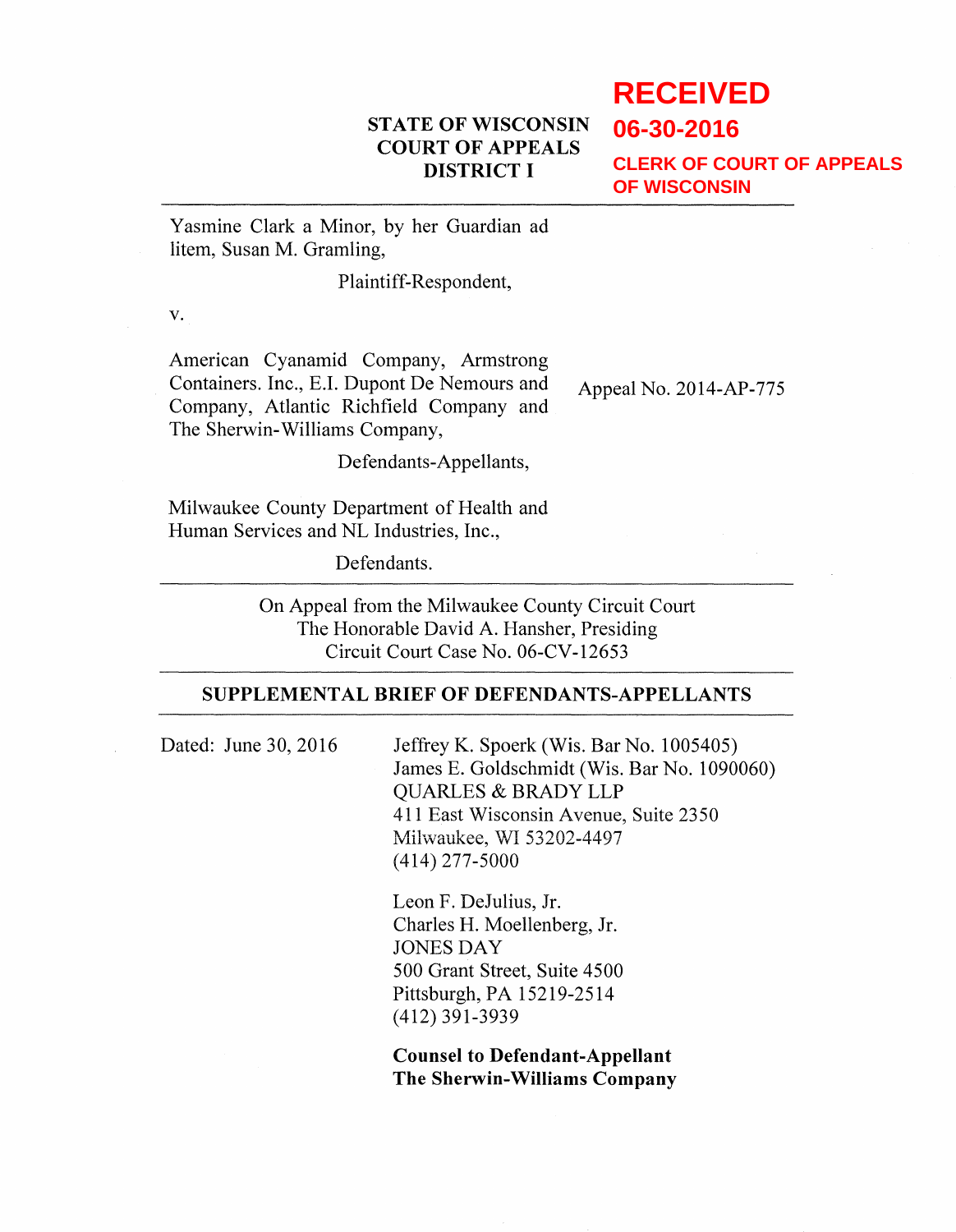### On Behalf of Defendant-Appellant American Cyanamid Company:

GASS WEBER MULLINS LLC Ralph A. Weber (SBN 1001563) 309 N. Water St., 7th Floor Milwaukee, WI 53202 (414) 223-3300

GIBSON DUNN & CRUTCHER LLP Richard W. Mark 200 Park Avenue New York, NY 10166

ORRICK, HERRINGTON & SUTCLIFFE LLP Elyse D. Echtman 51 West 52nd St. New York, NY 10019 (212) 506-3753

(212) 351-3818

#### On Behalf of Defendant-Appellant Armstrong Containers, Inc.:

BASCOM BUDISH & CEMAN SC MORRIS, MANNING & MARTIN, Timothy A. Bascom (SBN LLP 1010017) Robert P. Alpert 2600 N. Mayfair Road, #1140 Jeffrey K. Douglass Wauwatosa, WI 53226 1600 Atlanta Financial Center (414) 774-8835 3343 Peachtree Road, N.E.

Atlanta, GA 30326 (404) 233-7000

On Behalf of Defendant-Appellant E.I. Du Pont De Nemours & Company:

MICHAEL BEST & FRIEDRICH LLP

Paul E. Benson (SBN 1001457) 100 E. Wisconsin Ave., Suite 3300 Milwaukee, WI 53202 (414) 271-6560

McGUIRE WOODS LLP Steven R. \Villiams Joy C. Fuhr Christian E. Henneke One James Center 901 E. Cary Street Richmond, VA 23219 (804) 775-1000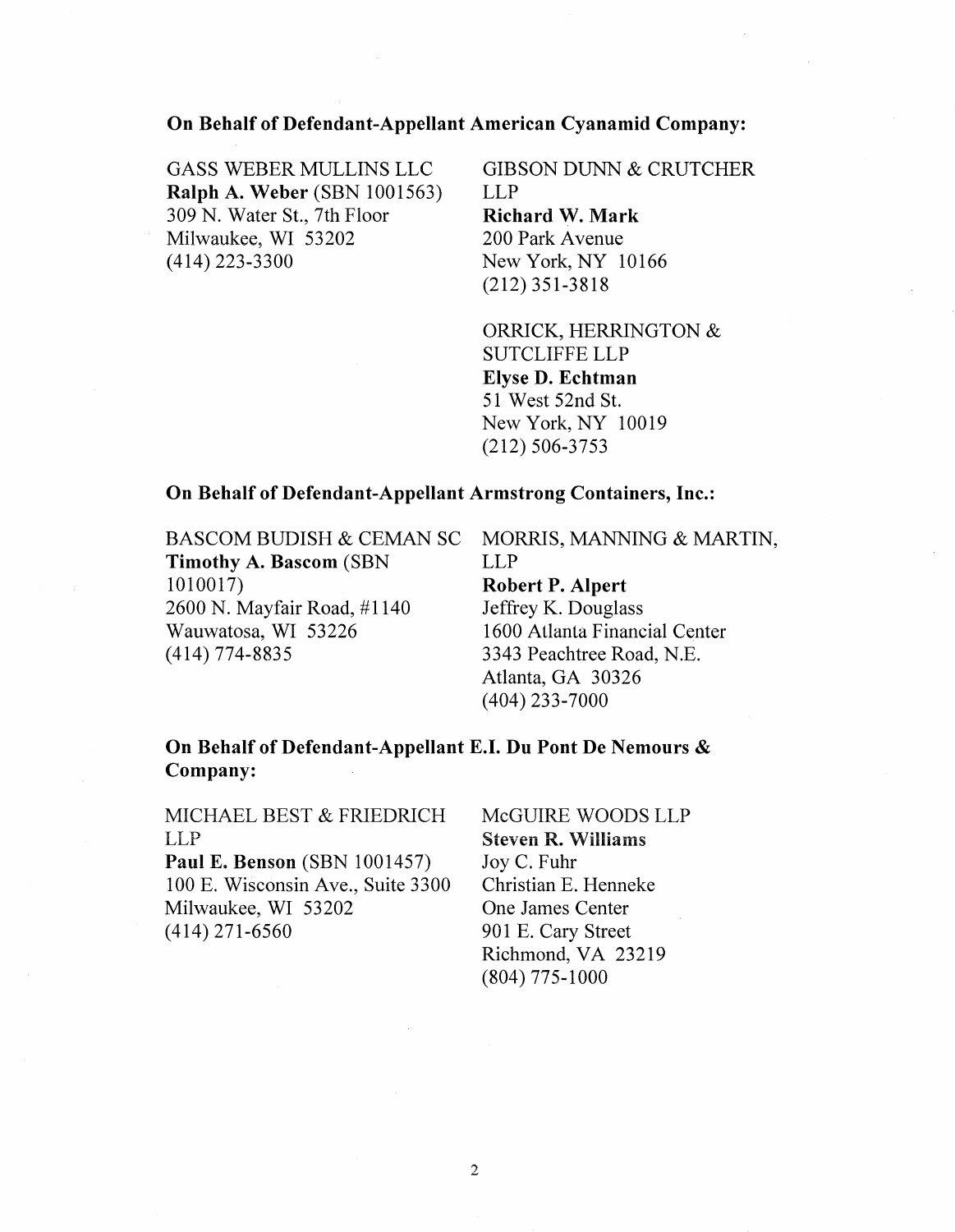### On Behalf of Defendant-Appellant Atlantic Richfield Company:

GODFREY & KAHN S.C. **Anthony S. Baish (SBN 1031577)** 780 N. Water St., Suite 1500 Milwaukee, WI 53202 (414) 273-3500 Daniel T. Flaherty (SBN 1011357) 100 W. Lawrence St. P.O. Box 2728 Appleton, WI 54913 (920) 830-2800

ARNOLD & PORTER LLP Phillip H. Curtis Bruce R. Kelly William Voth Matthew D. Grant Reuben S. Koolyk 3 99 Park A venue New York, NY 10022 (212) 715-1000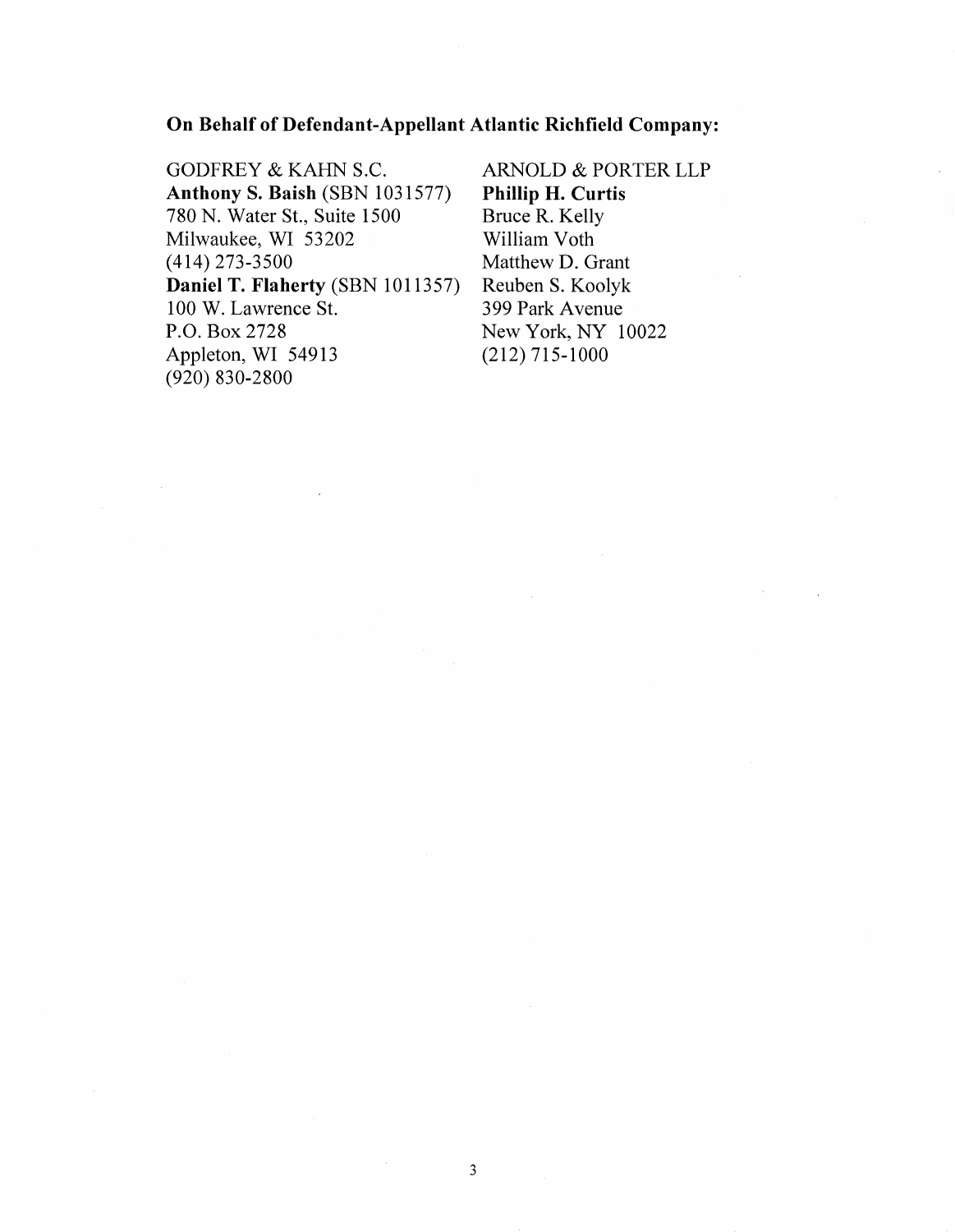# **TABLE OF CONTENTS**

# **Page**

| $\mathbf{L}$ | WISCONSIN LAW ALLOWS LEGISLATION THAT<br>APPLIES NEW LEGAL STANDARDS TO PENDING |  |
|--------------|---------------------------------------------------------------------------------|--|
|              | II. THE LEGISLATURE HAD RATIONAL REASONS FOR                                    |  |
|              | CERTIFICATION REGARDING FORM AND LENGTH 13                                      |  |
|              |                                                                                 |  |
|              |                                                                                 |  |

 $\sim 10^7$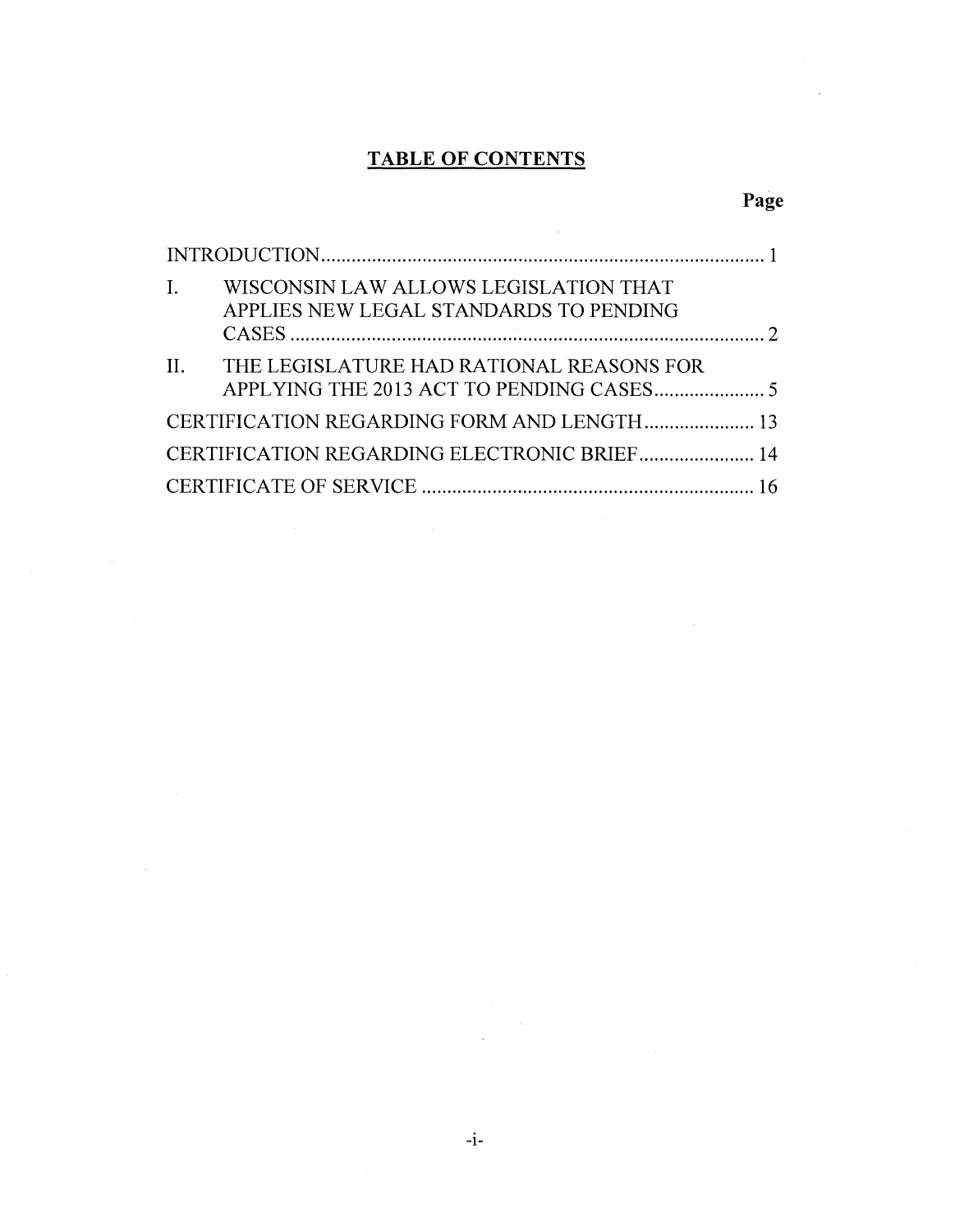## **TABLE OF AUTHORITIES**

| Page(s)                                          |
|--------------------------------------------------|
| <b>CASES</b>                                     |
| Bank Markazi v. Peterson,                        |
| Collins v. Eli Lilly Co.,                        |
| Gibson v. American Cyanamid Co.,                 |
| In re Paternity of John $R.B.$ ,                 |
| Kopec v. City of Elmhurst,                       |
| Landgraf v. USI Film Prods.,                     |
| Plaut v. Spendthrift Farm, Inc.,                 |
| Progressive N. Ins. Co. v. Romanshek,            |
| Robertson v. Seattle Audubon Soc'y,              |
| Soc'y Ins. v. Labor & Indus. Review Com'n,       |
| State ex rel. Hammermill Paper Co. v. La Plante, |

 $\mathcal{A}^{\mathcal{A}}$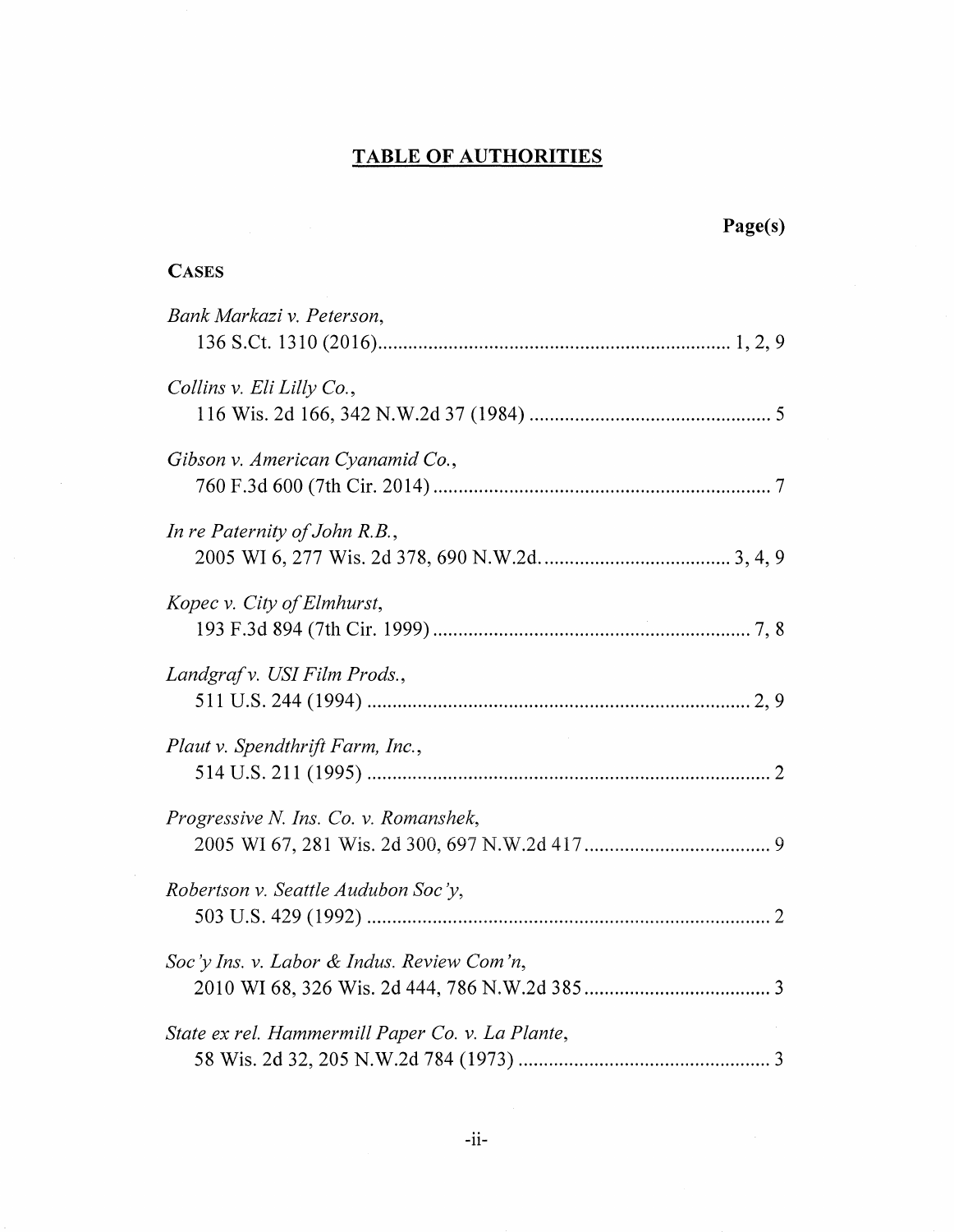# TABLE OF AUTHORITIES

 $\overline{\phantom{a}}$ 

# continued

# Page(s)

| Thomas ex rel. Gramling v. Mallett,                                                                                                                                                                                                          |
|----------------------------------------------------------------------------------------------------------------------------------------------------------------------------------------------------------------------------------------------|
| United States v. Schooner Peggy,                                                                                                                                                                                                             |
| <b>STATUTES</b>                                                                                                                                                                                                                              |
|                                                                                                                                                                                                                                              |
|                                                                                                                                                                                                                                              |
| <b>OTHER AUTHORITIES</b>                                                                                                                                                                                                                     |
|                                                                                                                                                                                                                                              |
|                                                                                                                                                                                                                                              |
| Drafting File for 2011 S.B. 373, 2011-2012 Legis., Reg.<br>Sess., at 10-11, 26 (Wis. 2011) ( <i>available at</i><br>https://docs.legis.wisconsin.gov/2011/related/drafting file<br>s/senate intro legislation/senate_bills_not_enacted/2011_ |
|                                                                                                                                                                                                                                              |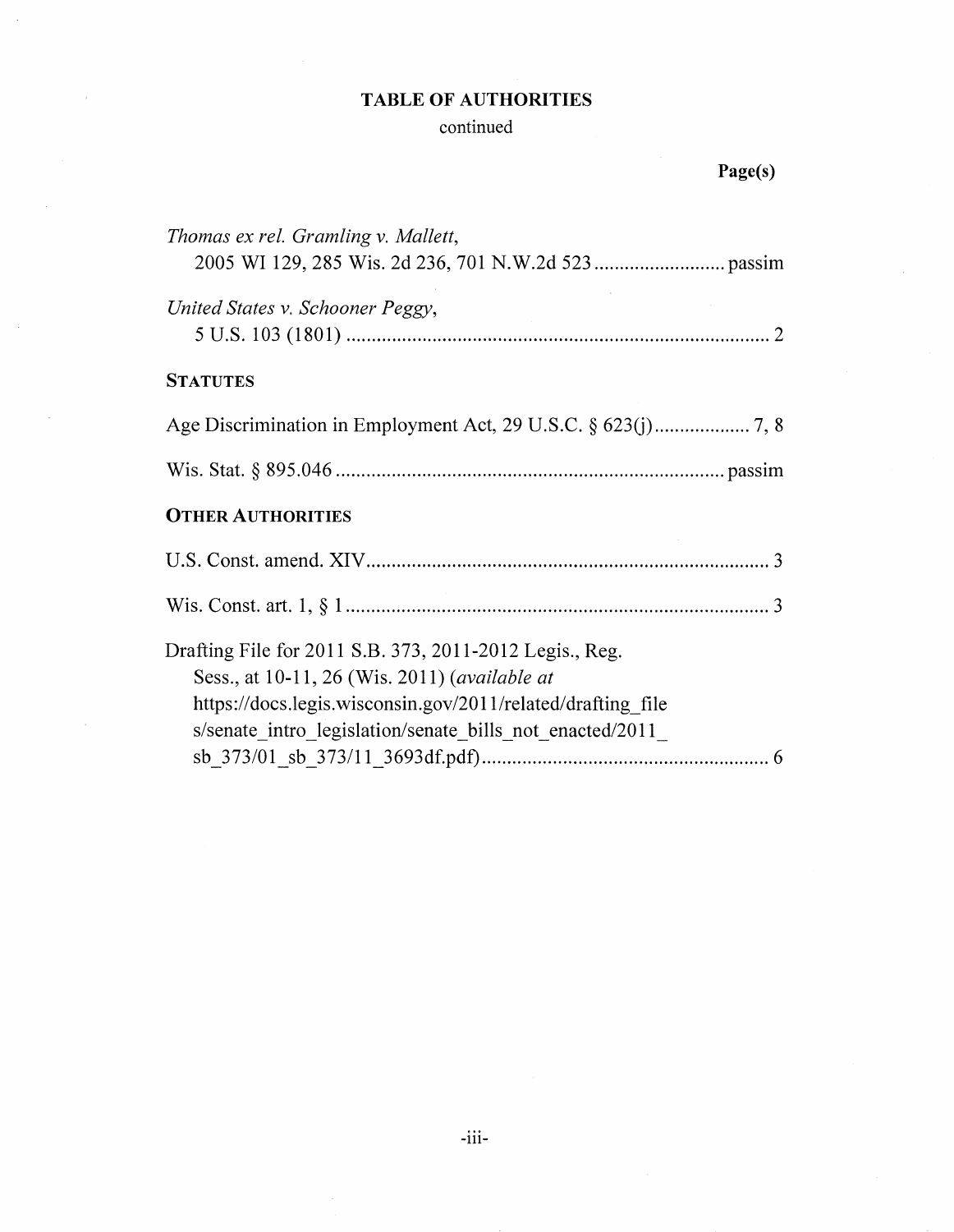#### **INTRODUCTION**

This appeal seeks to uphold the Wisconsin Legislature's constitutional authority to protect the state's manufacturing economy and fairness in tort law. The 2013 legislation at issue ("the 2013 Act") applied Wis. Stat. § 895.046 ("the 2011 Act") to all cases, whenever filed or accrued. The 2011 Act rejected the Supreme Court's expansion of the novel risk-contribution theory in *Thomas ex rel. Gramling* v. *Mallett,* 2005 WI 129, 285 Wis. 2d 236, 701 N.W.2d 523. It clarified the elements needed to prove the risk-contribution theory and returned tort law to its traditional standards before *Thomas.* 

As the United States Supreme Court reaffirmed in *Bank Markazi* v. *Peterson,* 136 S.Ct. 1310 (2016), there is nothing unconstitutional or untoward with the Legislature's actions. *Bank Markazi* held that a legislature has the authority to apply different, even outcome-altering legal standards to existing cases. Wisconsin precedent accords with *Bank Markazi* and confirms the constitutionality of retroactive legislation when it serves a rational purpose, as the 2013 Act articulated. This Court should uphold the 2013 Act as a constitutional exercise of the Legislature's authority.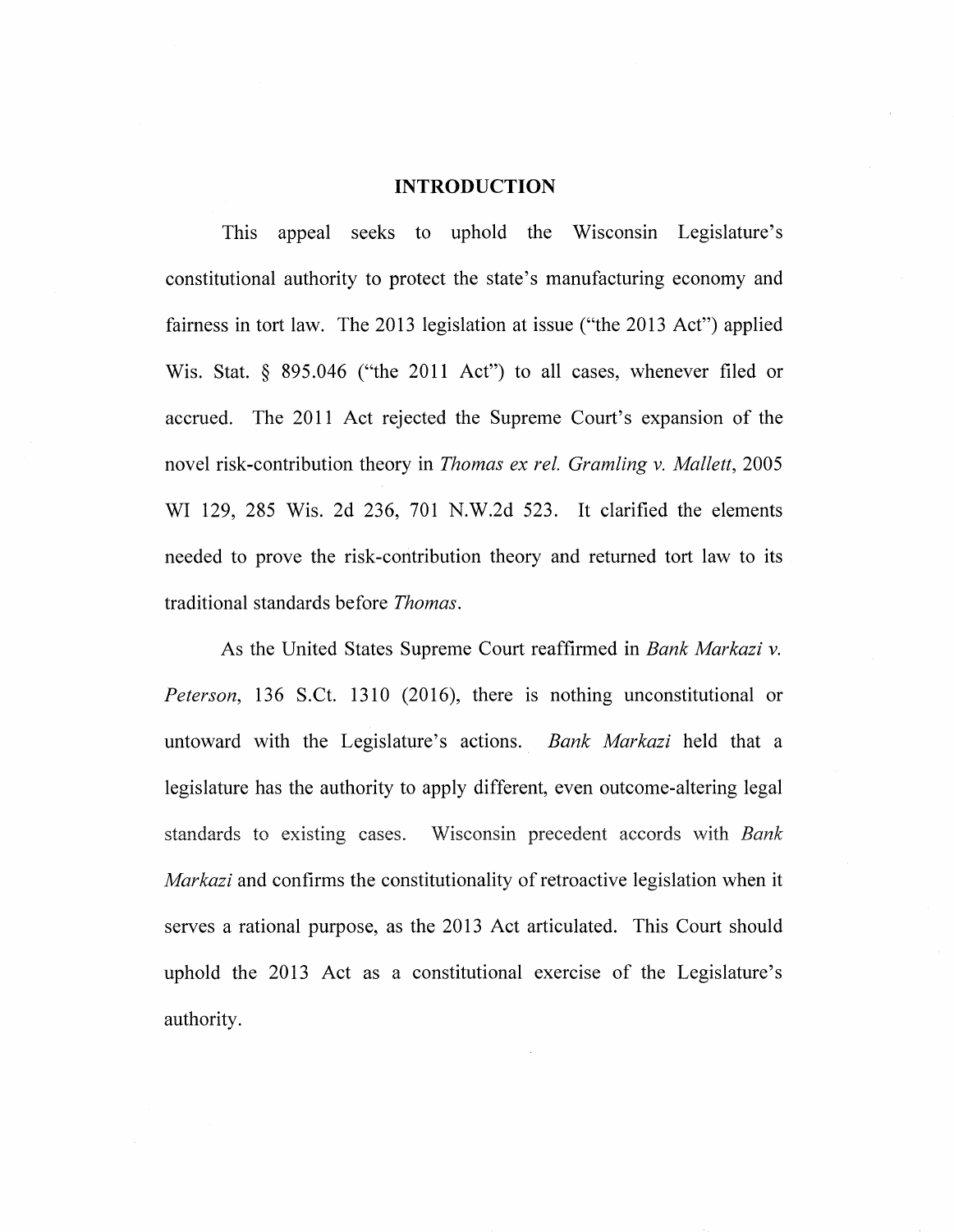### I. WISCONSIN LAW ALLOWS LEGISLATION THAT APPLIES NEW LEGAL STANDARDS TO PENDING CASES.

After the Wisconsin Supreme Court's remand of this case, the United States Supreme Court in a 6-2 decision written by Justice Ginsburg decided *Bank Markazi,* reaffirming the Legislature's long-held authority to apply new standards to pending cases. There, the Central Bank of Iran challenged the retroactive application of a 2012 statute that made Bank assets available to satisfy unpaid judgments in actions by victims of Iransponsored terrorism. 136 S.Ct. at  $1316-17$ . The statute referred to a consolidated enforcement proceeding identified by docket number. *!d.* at 1317.

The U.S. Supreme Court upheld the legislation, noting that the Legislature's "'power to make valid statutes retroactively applicable to pending cases has often been recognized.'" *!d.* at 1324 (quotation omitted) (citing *United States v. Schooner Peggy,* 5 U.S. 103, 110 (1801)). The Court explained, "[W]hen a new law makes clear that it is retroactive, the arguable 'unfairness of retroactive civil legislation is not a sufficient reason for a court to fail to give [that law] its intended scope.' So yes, we have affirmed, Congress may indeed direct courts to apply newly enacted, outcome-altering legislation in pending civil cases." *!d.* at 1325 (quoting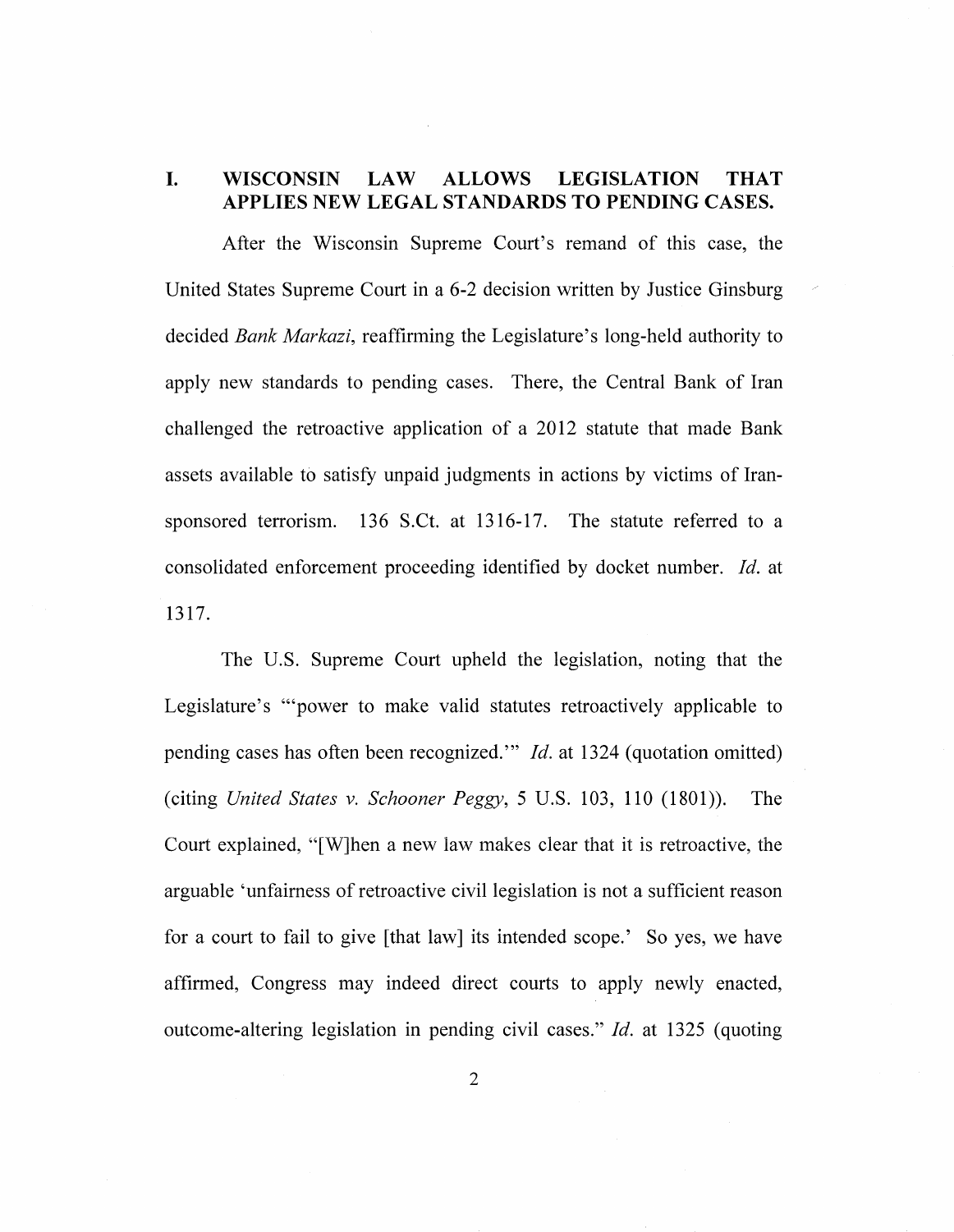*Landgraf v. US! Film Prods.,* 511 U.S. 244, 267-68 (1994); citing *Robertson v. Seattle Audubon Soc.,* 503 U.S. 429, 441 (1992), *Plaut v. Spendthrift Farm, Inc.,* 514 U.S. 211, 218, 226 (1995)). Although the statute applied to a single pending case, the Court held the statute to be permissible because "[t]his Court and lower courts have upheld as a valid exercise of Congress' legislative power diverse laws that governed one or a very small number of specific subjects." *!d.* at 1328 (citations omitted).

Wisconsin law is in accord. As the Wisconsin Supreme Court has recognized, the Due Process Clauses of the Wisconsin Constitution and the Fourteenth Amendment to the United States Constitution are "substantially equivalent." *In re Paternity of John R.B.*, 2005 WI 6, 18, 277 Wis. 2d 378, 690 N.W.2d 849. Retroactive legislation enjoys a "strong presumption of validity." *State ex ref. Hammermill Paper Co. v. La Plante,* 58 Wis. 2d 32, 46, 205 N.W.2d 784 (1973). "If there is any reasonable basis" for a retroactive law, ''the court must assume that the legislature had such fact in mind and passed the act pursuant thereto." *!d.* The party challenging the statute has the burden to show beyond a reasonable doubt that there is no rational basis for the law. *Soc* y *Ins. v. Labor* & *Indus. Review Com 'n,*  2010 WI 68, 127, 326 Wis. 2d 444, 786 N.W.2d 385.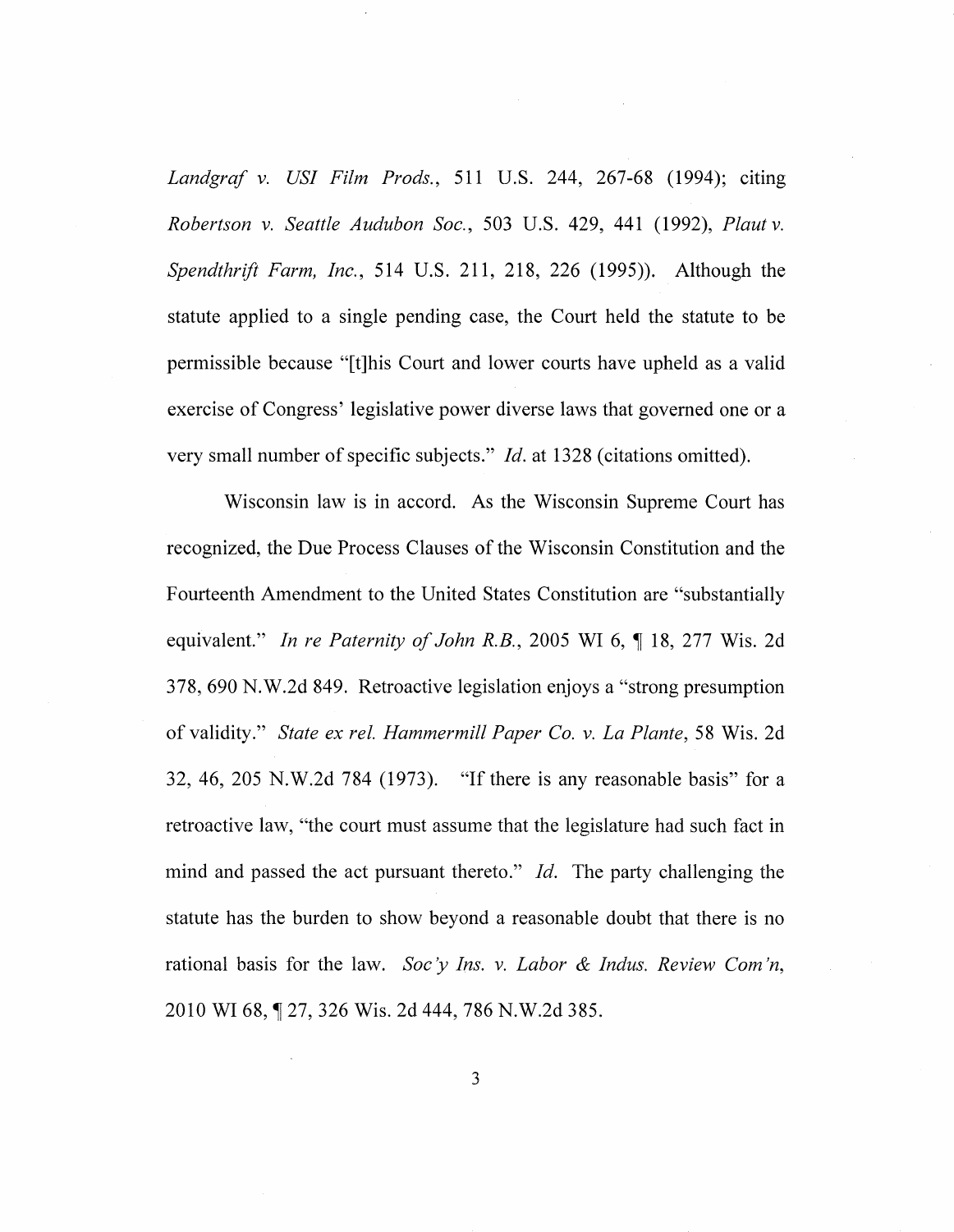In *In re Paternity of John R.B.,* 2005 WI 6, the Wisconsin Supreme Court upheld two retroactive amendments creating new legal standards and applying them to pending cases. The petitioner challenged the retroactive application of 1993 and 1997 amendments, which barred modification of past due child support and limited courts' ability to grant credit to child support payers. *Id.* 17. The petitioner had made an extrajudicial agreement in 1983 with his child's mother that cancelled her rights to child support. *Id.* 13. In 1983, those agreements were permissible and courts had discretion to revise a child support debt upon a showing of cause or justification. *Id.* 19. The petitioner argued that the retroactive amendments violated due process by depriving him of his vested right in his 1983 agreement.  $Id.~ \P$ 7.

The Wisconsin Supreme Court disagreed. The Court upheld the retroactive application of new legal standards to the petitioner's case, based on the rational purposes behind the retroactive amendments: financially providing for children, requiring parents to provide financial support for their children, and securing federal funds via compliance with federal child support requirements. *Id.*  $\mathbb{I}$  23-27. The Legislature designed the retroactive amendments to provide certainty to custodial parents, obtain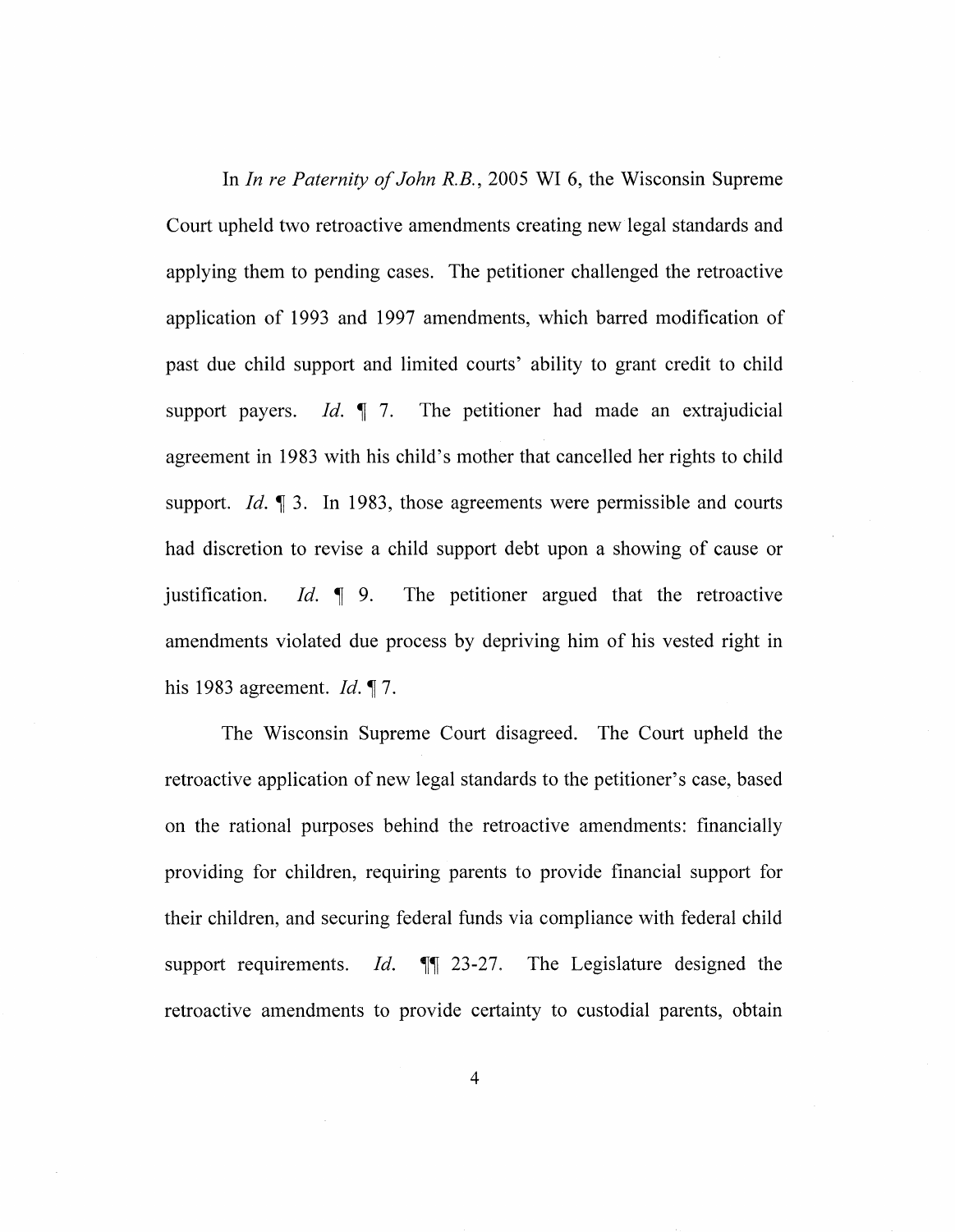federal funds for Wisconsin, and ensure that changes to child support would be made only with court supervision and only in circumstances warranting fairness. *Id.* Those rational purposes justified the Legislature's retroactive application of the amendments. *Id.* 1 32.

### II. **THE LEGISLATURE HAD RATIONAL REASONS FOR APPLYING THE 2013 ACT TO PENDING CASES.**

The Legislature also had rational purposes for passing the 2013 Act. Wisconsin is the only State to have adopted a risk-contribution theory of liability, and the only State to have held that former manufacturers of white lead carbonate pigments ("WLC") may be held liable without proof of product identification. In 2005, by dramatically altering Wisconsin tort law, *Thomas* potentially imposed industry-wide liability on a wide range of Wisconsin manufacturers, not just former WLC manufacturers.<sup>1</sup> The impact was grossly unfair to former WLC manufacturers because WLC pigments were last made and sold for use in residential paints several

<sup>&</sup>lt;sup>1</sup> In *Collins v. Eli Lilly Co.*, 116 Wis. 2d 166, 342 N.W.2d 37 (1984), the Wisconsin Supreme Court created the risk-contribution theory to apply to an identically formulated prescription drug, DES, that reached users without any product identification, marketing, brand, or logo. By potentially applying the risk-contribution theory to WLC pigments, which were ingredients of end products made by others, and which had a variety of chemical formulations, different physical properties and characteristics that were marketed for particular applications, and distinctive marketing, brand names, and logos, the Wisconsin Supreme Court departed from the strict limitations of the risk-contribution theory and made it potentially applicable to thousands of generally similar products, ingredients, and component parts made and sold in Wisconsin.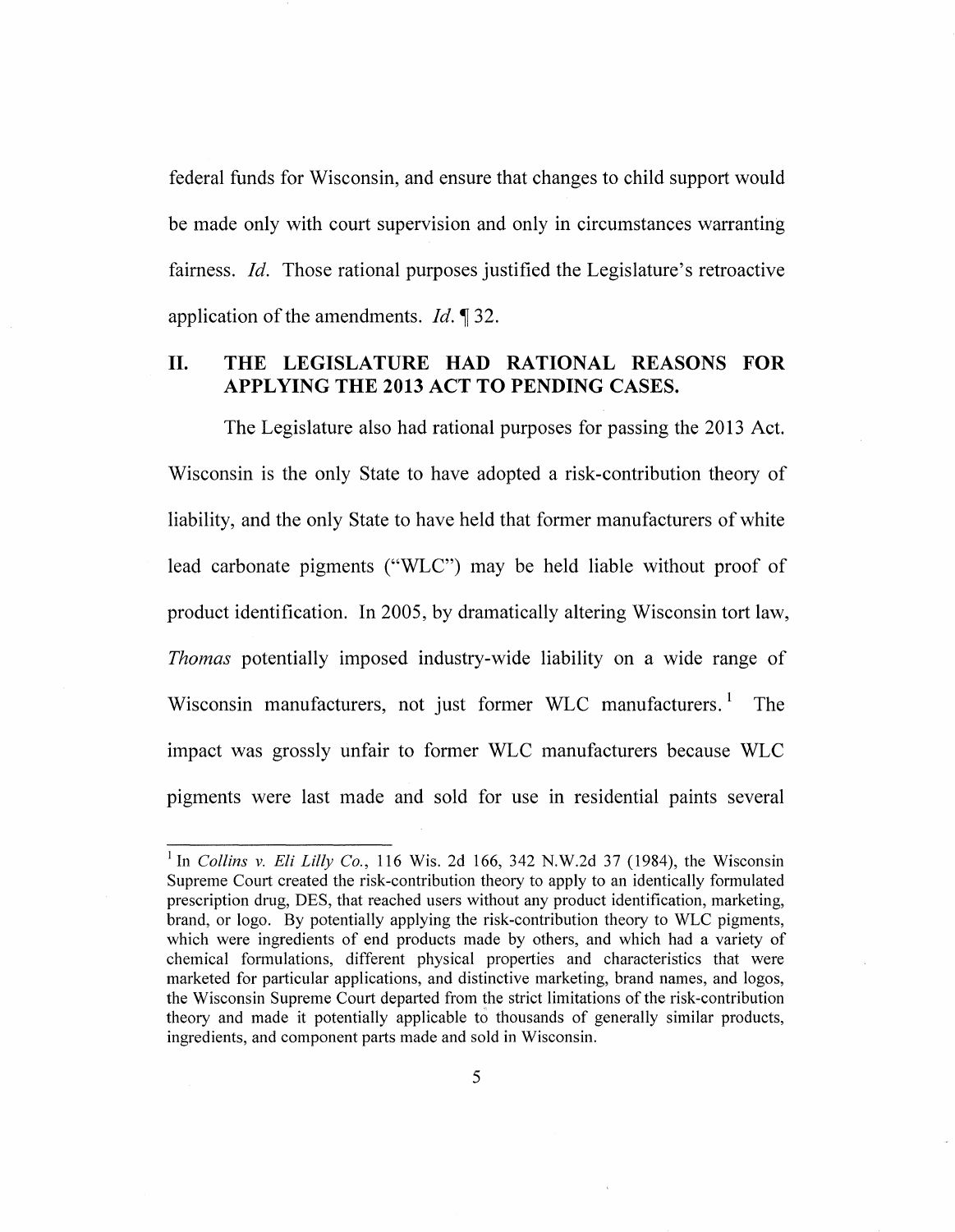decades ago, just a few of the many former WLC manufacturers remain in business, and some of those manufacturers had minimal market presence. These few remaining former manufacturers were now potentially liable for all WLC used in residential paints over the last century and a half-whether they made it or not. The fractured *Thomas* decision was highly controversial.

The Legislature recognized that the excessive and disproportionate liability threatened by *Thomas* jeopardized Wisconsin's manufacturing economy and fairness in tort law. In 2011, the Legislature passed legislation that prospectively restored the risk -contribution theory to its historical roots. The Legislature's goals were thwarted, however, when more than 160 risk-contribution actions were filed shortly before the 2011 Act went into effect in February 2011. Plaintiffs continue to file new cases today against former WLC manufacturers and manufacturers of other products such as asbestos and solvents, alleging pre-20 11 injuries. The wave of new lawsuits "offended" Wisconsin legislators, R-476, Ex. 6, who had sought to limit the risk-contribution theory, and the lawsuits threatened to expose manufacturers to thousands of future risk -contribution claims over the next generation.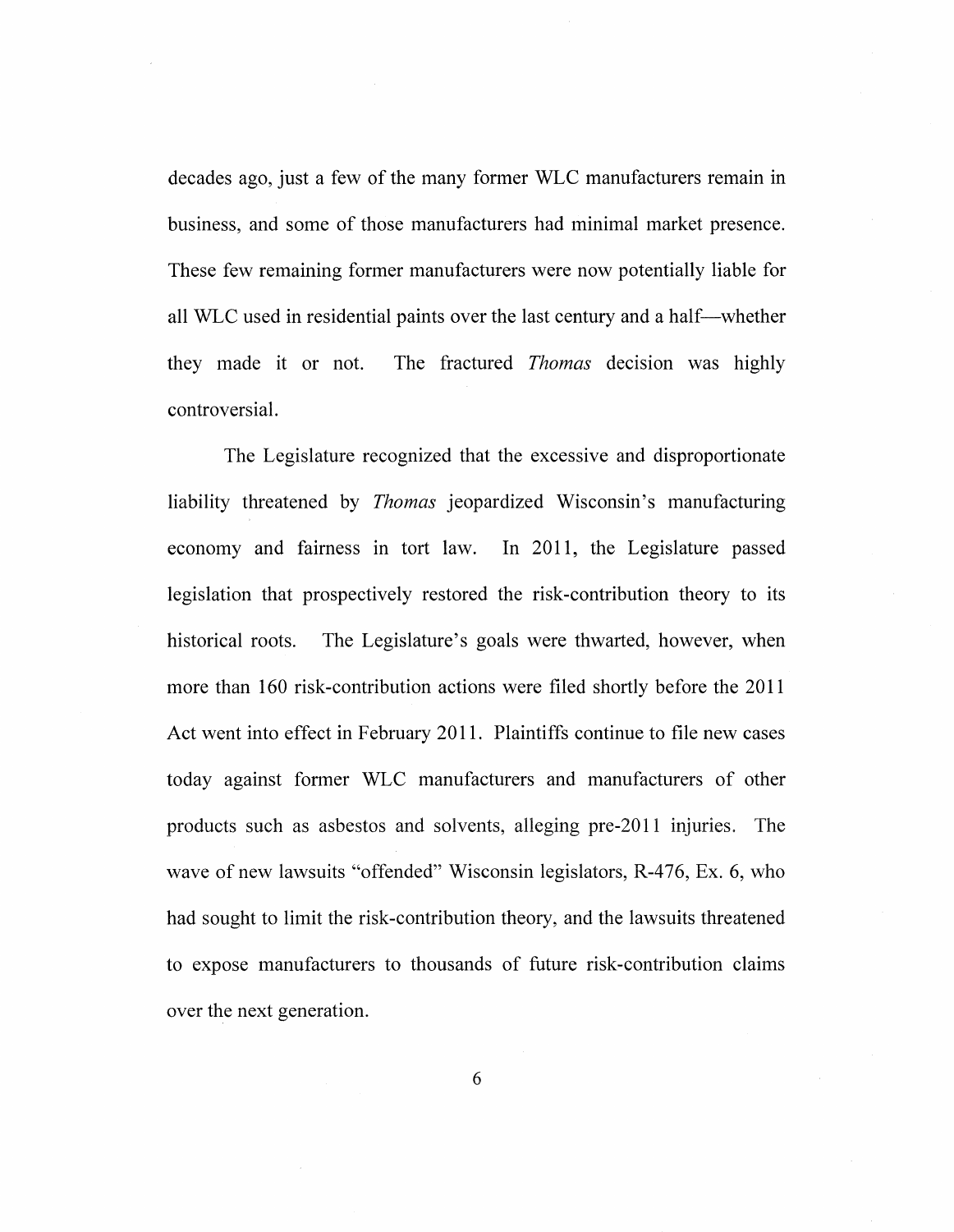The Legislature quickly acted to apply the 2011 Act to all cases, whenever filed or accrued. In a December 2011 memo to the Legislative Reference Bureau-less than a year after the 2011 Act went into effect-a Senator warned that "Plaintiff lawyers threaten to seek to continue to apply the 'risk-contribution' exception for a broad array of ingredients and products - from metals in pots and pans, to grains in bread and rolls, to drills and hammers." Drafting File for 2011 S.B. 373, 2011-2012 Legis., Reg. Sess., at 10-11 (Wis. 2011) *(available at*  https://docs.legis.wisconsin.gov/2011/related/drafting files/senate intro le gislation/senate bills not enacted/2011 sb  $373/01$  sb  $373/11$   $3693df.pdf$ ). A January 2012 draft of the 2013 Act stated the Legislature's intent to apply the 2011 Act to "all parties to product liability claims, including Wisconsin manufacturers, in a uniform, consistent and predictable manner," and predicted that, without retroactive application of the 2011 Act, "Wisconsin courts could continue to apply *Thomas'* 'risk-contribution theory' to Wisconsin manufacturers for years or even decades to come." *!d.*  at 26. To effectuate its intent, the Legislature passed the 2013 Act, which restored the common law for all cases, whenever filed or accrued.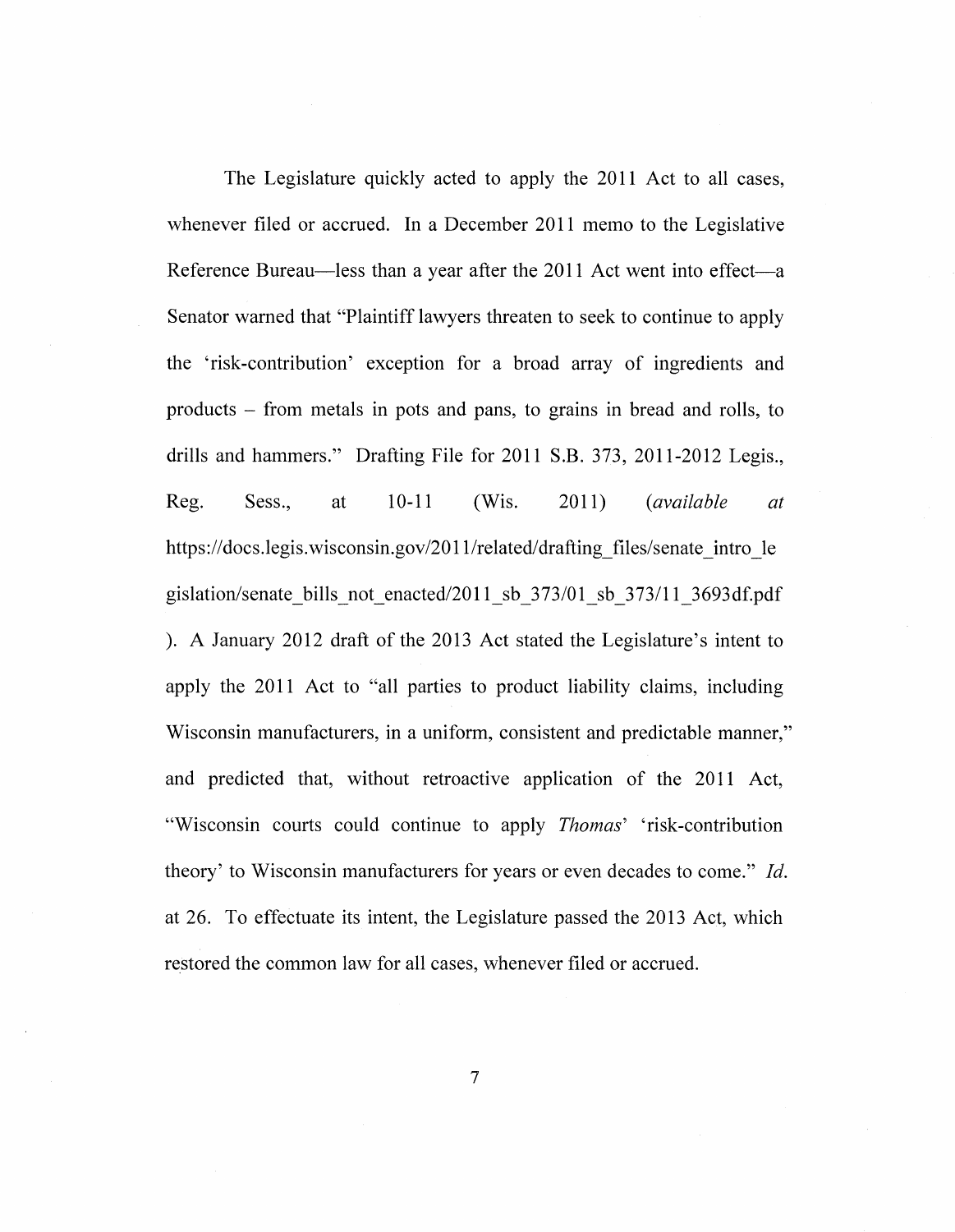This case is remarkably similar to *Kopec v. City of Elmhurst,* 193 F.3d 894 (7th Cir. 1999).<sup>2</sup> In *Kopec*, a former police officer alleged age discrimination. He challenged a retroactive amendment to the Age Discrimination in Employment Act ("ADEA"), 29 U.S.C.  $\delta$  623(i), that barred his lawsuit against a local law enforcement agency. *Kopec,* 193 F .3d at 896. In 1983, the U.S. Supreme Court held that the ADEA could apply to local fire and law enforcement officers. *!d.* at 896-97. The decision opened the door to age discrimination lawsuits against state and local agencies that had established maximum hiring and retirement ages for firefighters and police officers. *!d.* In 1986, Congress reinstated the exemption for local law enforcement agencies, but the exemption did not apply to pending cases and expired in 1993. *!d.* Then, in 1996, Congress restored the exemption retroactively for state and local governments that had age-based restrictions in place as of the Supreme Court's decision in 1983. *!d.* at 898. The amendment's effective date was identical to the 1993 expiration date of the 1986 temporary exemption, thus filling the gap in the law between the 1993 expiration and the new retroactive amendment. *!d.* at 903. Congress "believed that a national standard presumptively

<sup>2</sup>The Seventh Circuit did not address *Kopec* in its decision in *Gibson v. American Cyanamid Co.,* 760 F.3d 600 (7th Cir. 2014).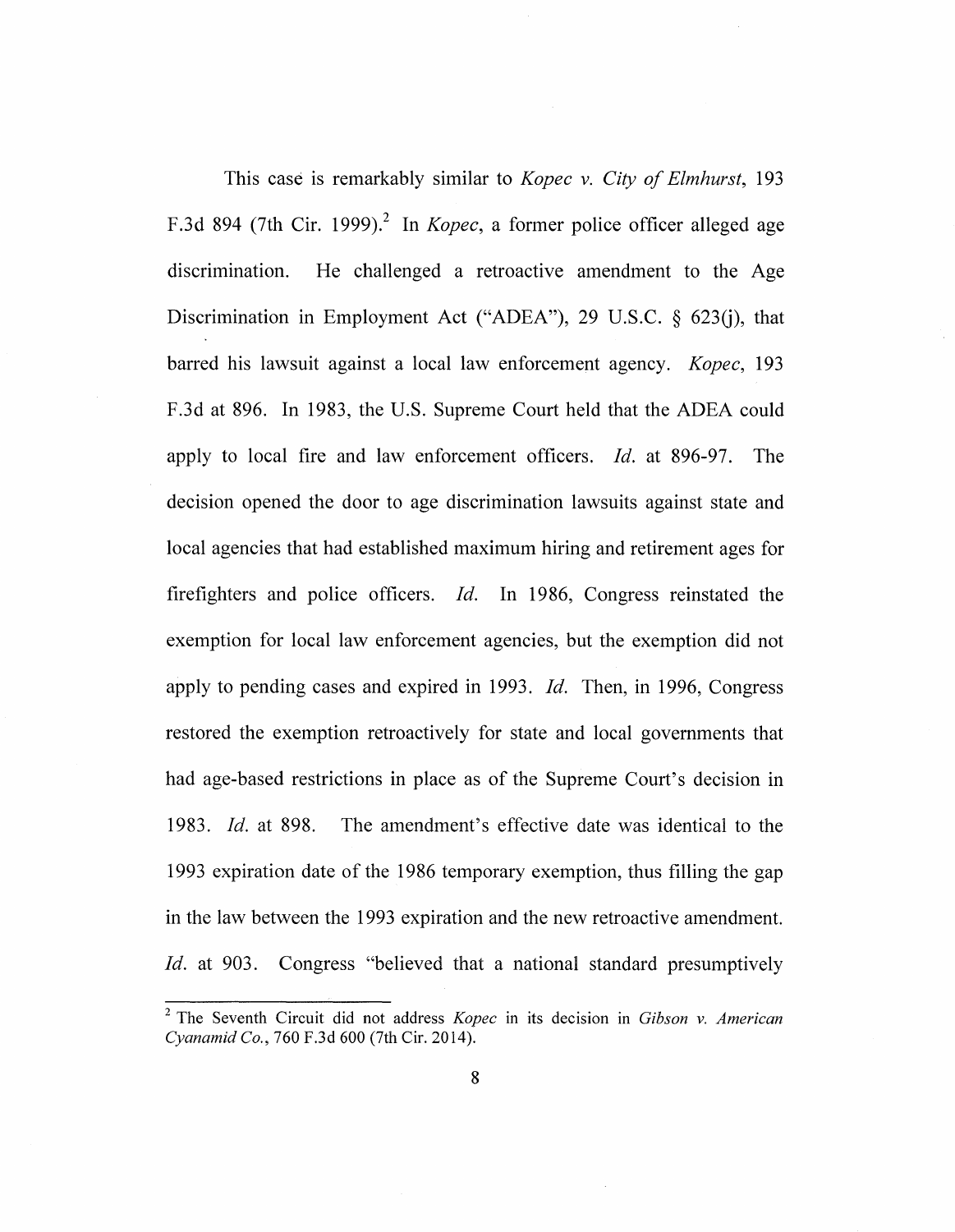barring [age limits in the public safety context] was inappropriate," and passed the amendment "to afford state and local governments the flexibility to make their own judgments in this area." *!d.* at 903-04.

The Seventh Circuit upheld the retroactive amendment as constitutional. The court held that the amendment "restored consistency to the law, closing the gap that had opened when the [original exemption] expired, and furthered the purpose of the legislation by relieving state and local governments of the burden of defending lawsuits based on events that took place after the expiration of the [original exemption] and prior to enactment of the  $\iint$  amendment." *Id.* at 904. The court acknowledged that the "Supreme Court long ago confirmed that Congress has the authority 'to effect a change in the law and to make that change controlling as to pending cases.' So long as retroactive application of the change is rationally related to a legitimate legislative purpose, the constraints of due process have been honored." *Id.* at 903 (citations omitted). Although the retroactive application of the amendment extinguished the plaintiff's ADEA claim, the court held that "the clear intent of Congress ... was to extinguish causes of action that had arisen in the three years following the expiration of the 1986 amendment. As [plaintiff] had no vested right in the law remaining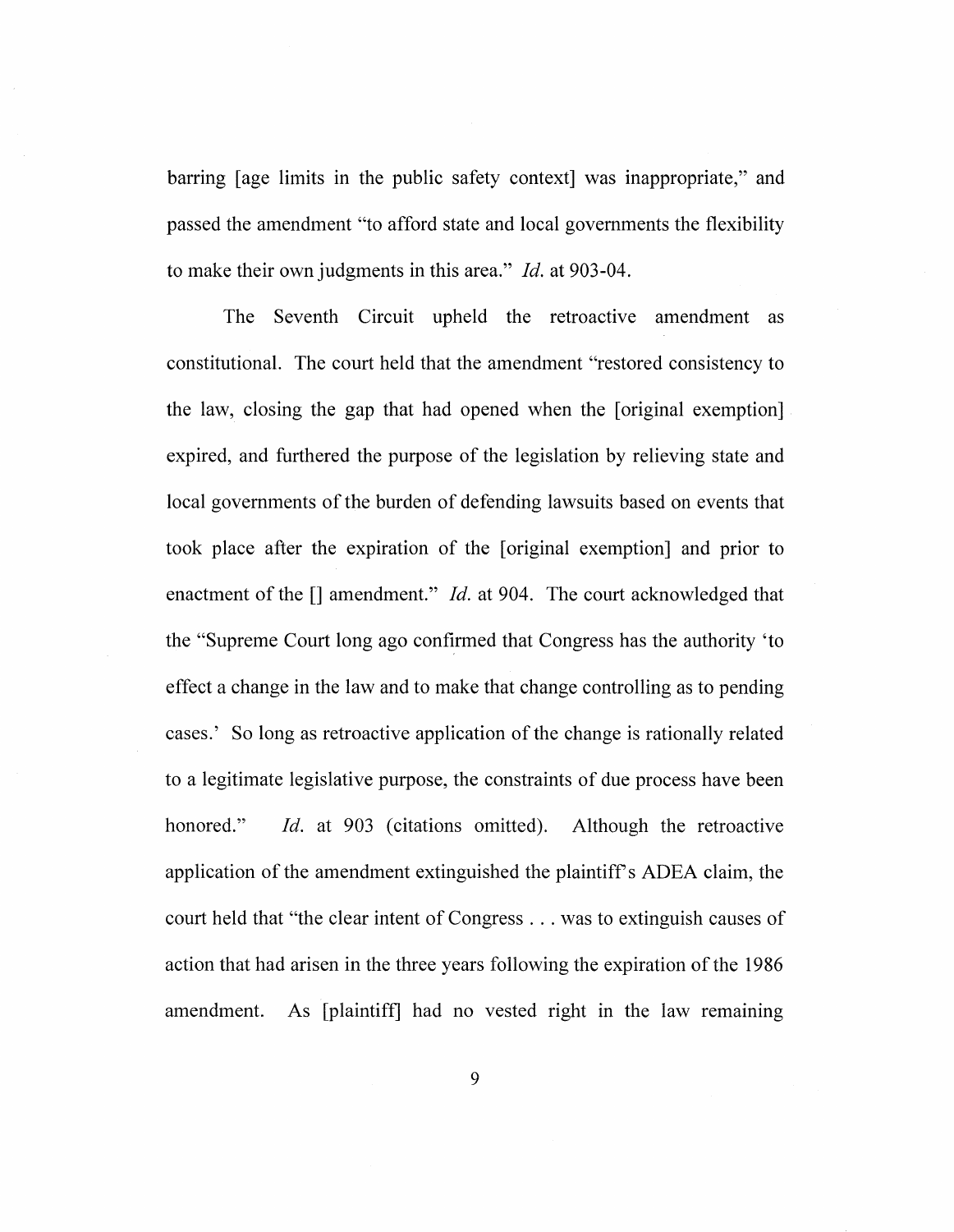unaltered, and Congress had a rational basis for legislating retroactively, we are obliged to honor its wish and affirm the dismissal of [plaintiff's] suit." *!d.* at 904.

Here, too, the Wisconsin Legislature acted rationally by restoring the common law and closing the gap created when *Thomas* unexpectedly changed the law. The Legislature permissibly reinstated the common law that existed at the time of Plaintiff's injury to protect Wisconsin manufacturers from lawsuits arising out of alleged injuries in the gap between *Thomas* and the 2011 Act. As the U.S. Supreme Court has explained, correcting a perceived mistake in the common law, preventing circumvention of a statute, and providing comprehensive effect are all rational bases for applying retroactive legislation. *Landgraf,* 511 U.S. at 267-68. And as the Wisconsin Supreme Court made clear in *John R.B.,*  when the Legislature acts with a rational purpose, as it did in enacting the 20 13 Act, it does not matter whether Plaintiff had a vested right, which she did not. Here, the substantial public interests in ensuring consistent, fair, and constitutional application of Wisconsin public policy and tort law outweigh Plaintiffs highly uncertain, contingent private interests in a newly created theory of liability under *Thomas,* which could change at any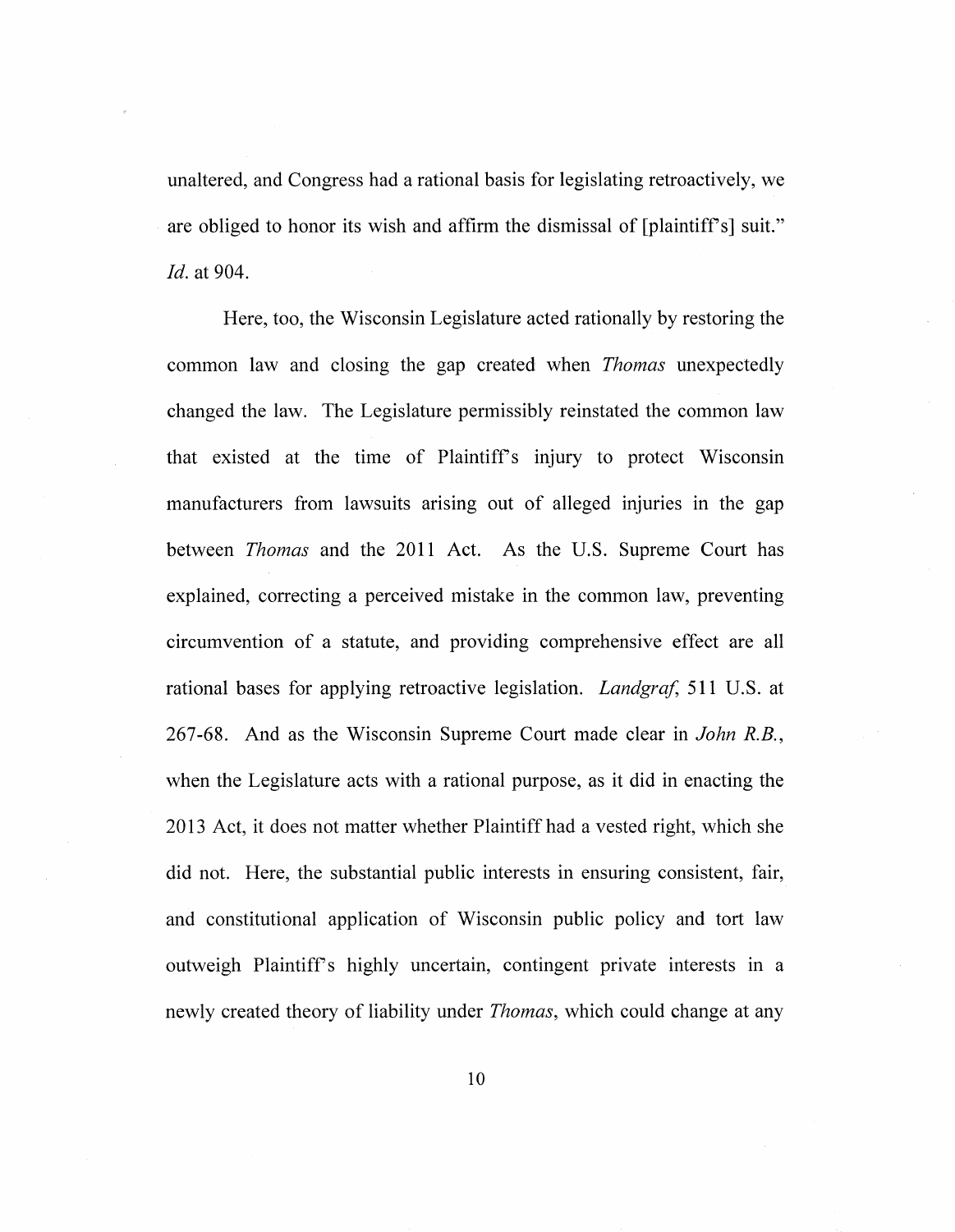time, and had been held unconstitutional at the time of the 2013 Act. 2005 WI 6, ¶ 31; *see also* Sup. Ct. Br. at 32-41.

The Legislature is in the best position to consider and weigh the interests of all stakeholders, consider all facets of public policy, and determine the allocation of economic benefits and burdens. Plaintiff's assertion of unfairness does not meet her burden of proving that the 2013 Act is irrational beyond a reasonable doubt, and she has produced no evidence to satisfy her burden. The courts thus must defer to the Legislature's policy judgment. *Progressive N. Ins. Co. v. Romanshek,* 2005 WI 67, 1 60, 281 Wis. 2d 300, 697 N.W.2d 417; *see also Bank Markazi*, 136 S.Ct. at 1325-26.

Accordingly, this Court should reverse the Circuit Court's decision, hold the 2013 Act is constitutional, and direct the trial court to enter judgment in favor of Defendants.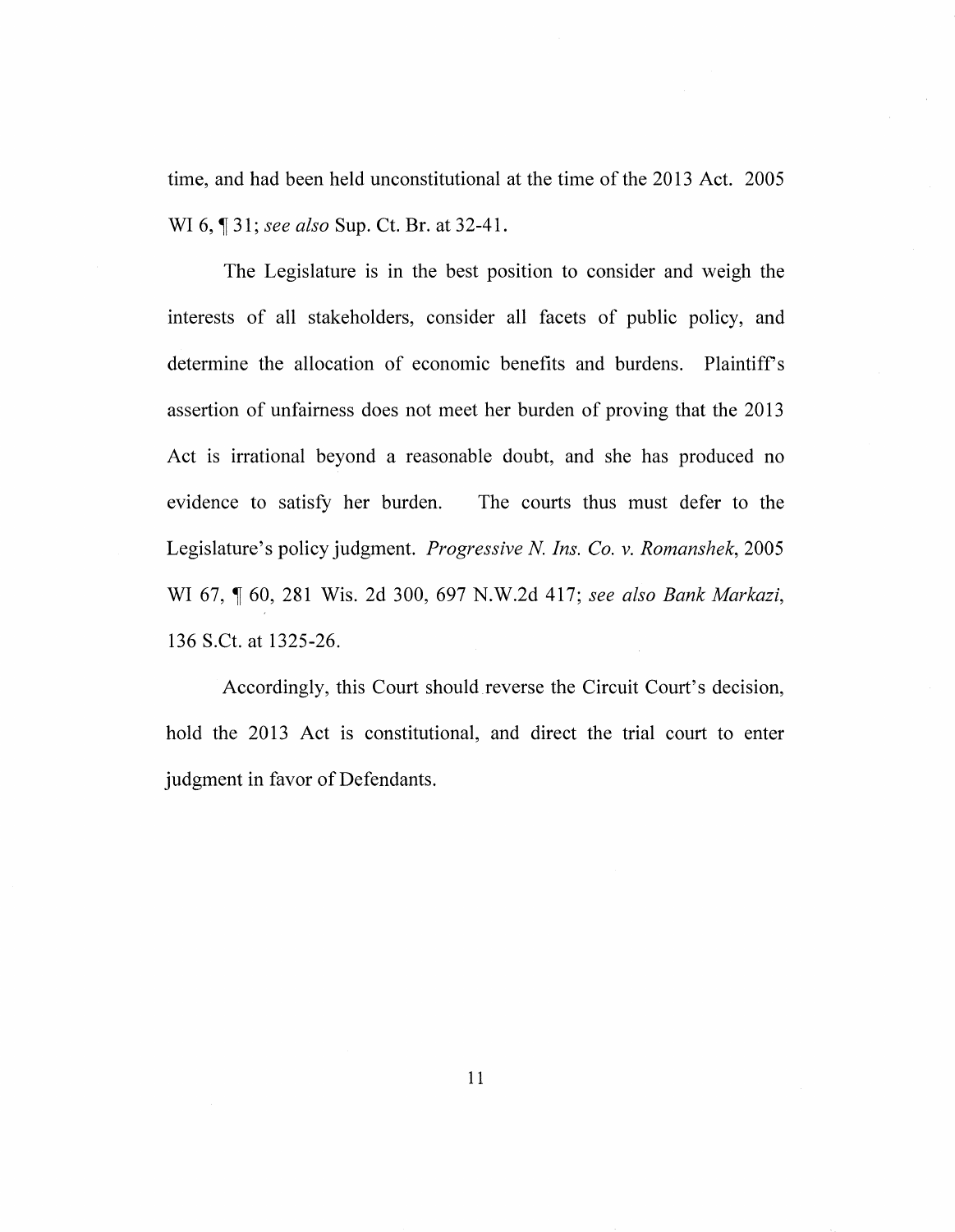Dated: June 30, 2016

Jeffrey K. Spoerk Wis. Bar No. 1005405 James E. Goldschmidt Wis. Bar No. 1090060 QUARLES & BRADY LLP 411 East Wisconsin Avenue, Suite 2350 Milwaukee, WI 53202-4497 (414) 277-5000

Leon F. DeJulius, Jr. Charles H. Moellenberg, Jr. JONES DAY 500 Grant Street, Suite 4500 Pittsburgh, PA 15219-2514 (412) 391-3939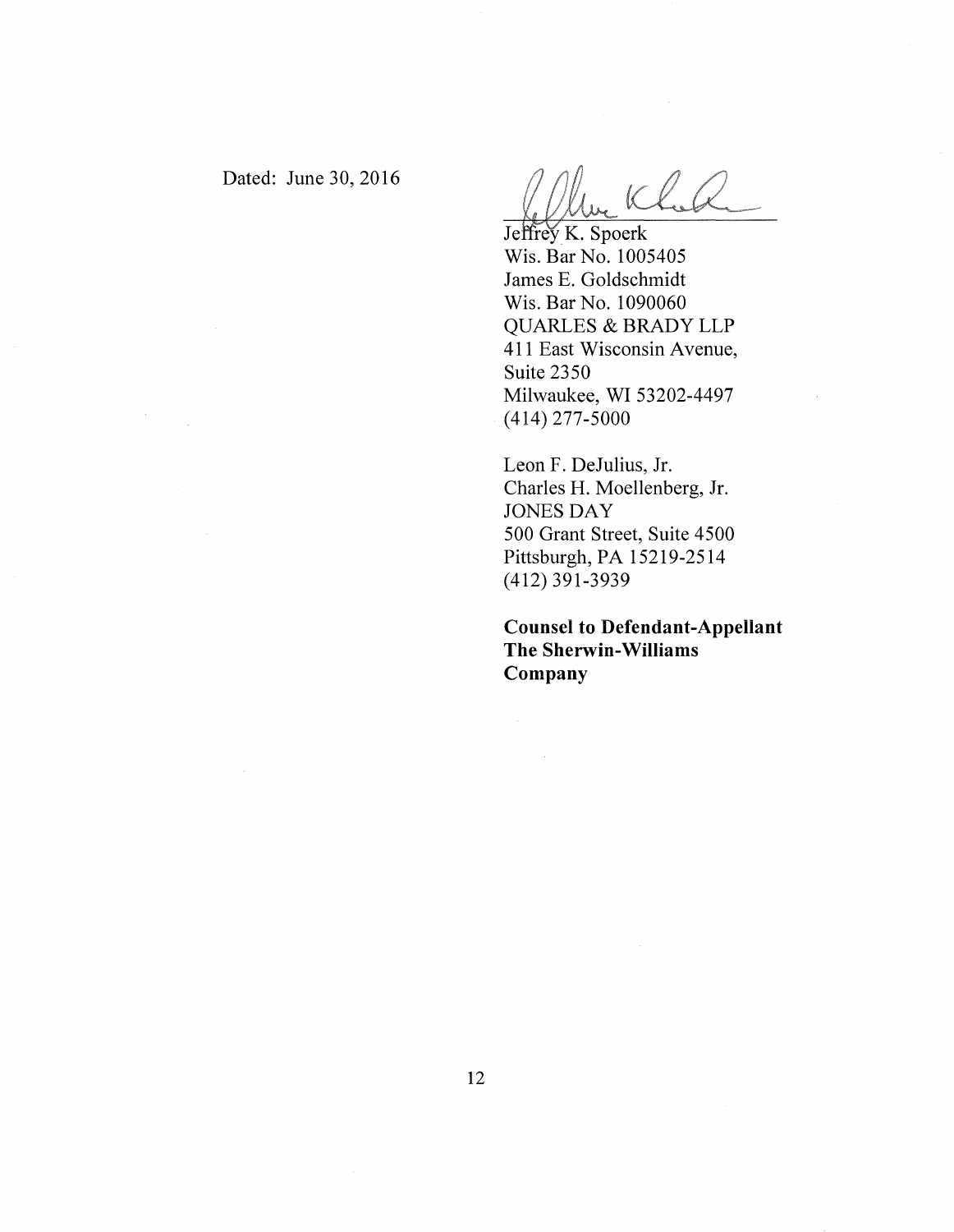#### **CERTIFICATION REGARDING FORM AND LENGTH**

I hereby certify that this brief conforms to this Court's Order on supplemental briefing dated June 10, 2016, and the rules contained in Wis. Stat. (Rules)  $\S$  809.19 (8) (b) and (c) as to form and length for a brief produced with a proportional serif font (Times New Roman, 13 pitch). The length of this brief is 2,247 words.

Dated: June 30, 2016

 $U \triangle C$ 

Jeffrey K. Spoerk Wis. Bar No. 1005405 James E. Goldschmidt Wis. Bar No. 1090060 QUARLES & BRADY LLP 411 East Wisconsin Avenue, Suite 2350 Milwaukee, WI 53202-4497 (414) 277-5000

Leon F. DeJulius, Jr. Charles H. Moellenberg, Jr. JONES DAY 500 Grant Street, Suite 4500 Pittsburgh, PA 15219-2514 (412) 391-3939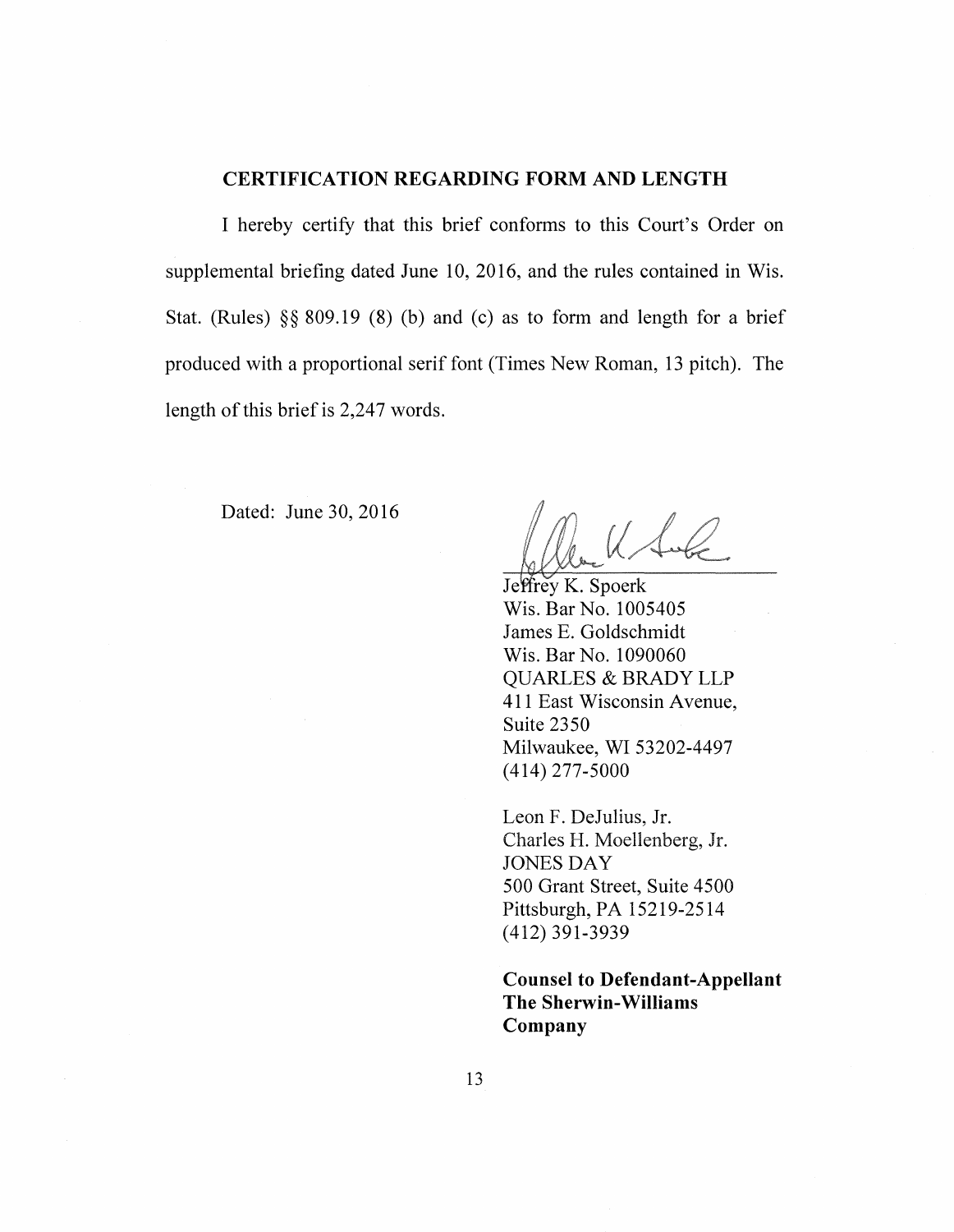#### **CERTIFICATION REGARDING ELECTRONIC BRIEF**

I certify that I have submitted an electronic copy of this brief which complies with the requirements of Wis. Stat. (Rule)§ 809.19(12). I further certify that the text of the electronic copy of the brief is identical to the text of the paper copy of the brief.

Dated: June 30, 2016

Jeffrey K. Spoerk Wis. Bar No. 1005405 James E. Goldschmidt Wis. Bar No. 1090060 QUARLES & BRADY LLP 411 East Wisconsin Avenue, Suite 2350 Milwaukee, WI 53202-4497 (414) 277-5000

Leon F. DeJulius, Jr. Charles H. Moellenberg, Jr. JONES DAY 500 Grant Street, Suite 4500 Pittsburgh, PA 15219-2514 (412) 391-3939